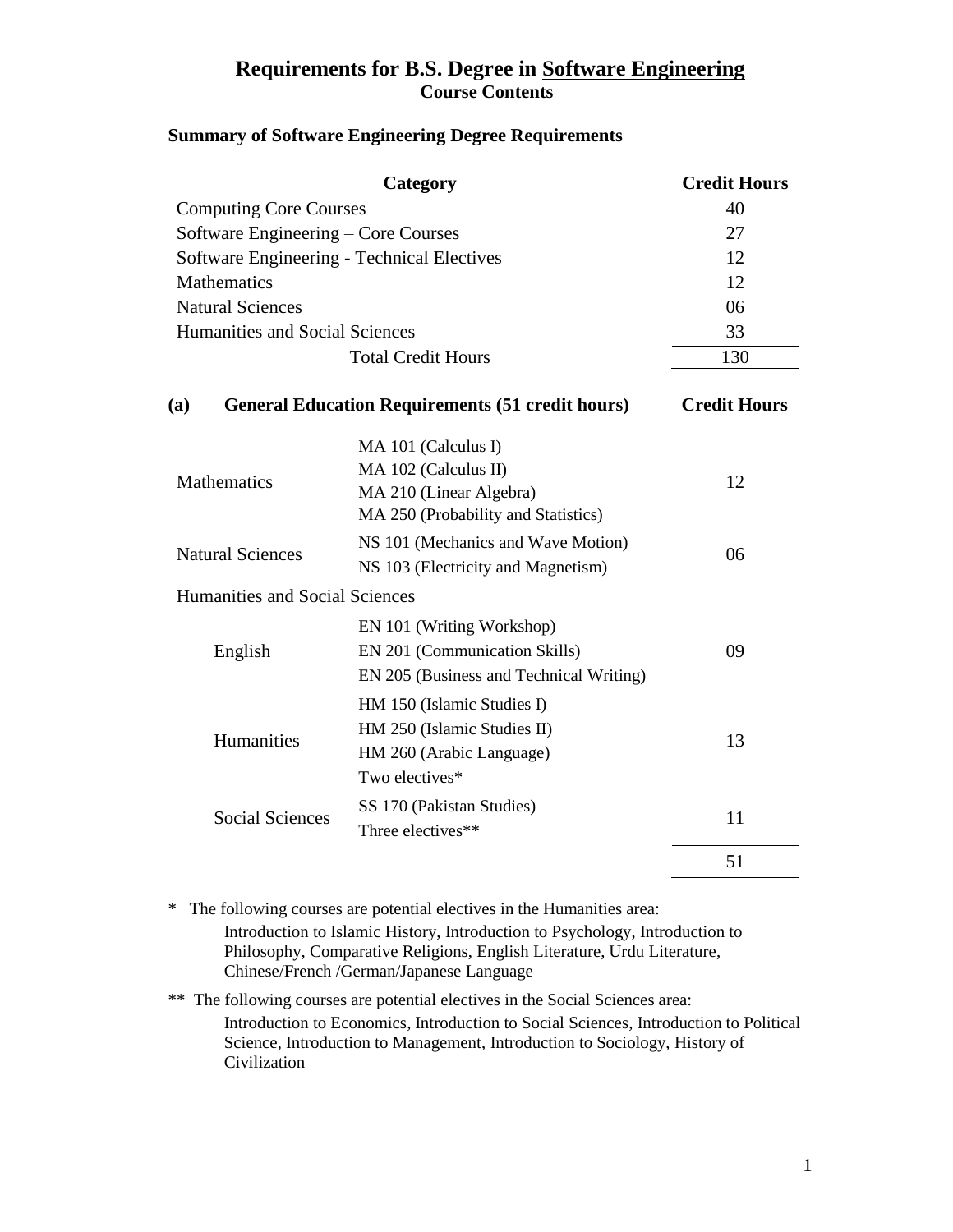| <b>Core Courses in Computing (40 credit hours)</b><br><b>(b)</b> |                | <b>Credit Hours</b> |
|------------------------------------------------------------------|----------------|---------------------|
| Introduction to Computing                                        | <b>CMP 100</b> | 3                   |
| Programming Fundamentals                                         | <b>CMP 140</b> | 3                   |
| <b>Discrete Mathematics</b>                                      | <b>CMP 200</b> | 4                   |
| Data Structures and Algorithms                                   | <b>CMP 210</b> | 3                   |
| Digital Logic Design                                             | <b>CMP 120</b> | 3                   |
| Digital Logic Design Lab                                         | <b>CMP 121</b> | 1                   |
| Computer Organization and Assembly Language                      | <b>CMP 223</b> | 3                   |
| Computer Organization and Assembly Language Lab                  | <b>CMP 224</b> | 1                   |
| <b>Object Oriented Programming</b>                               | <b>CMP 240</b> | 3                   |
| Software Engineering                                             | <b>CMP 290</b> | 3                   |
| <b>Operating Systems</b>                                         | <b>CMP 320</b> | 3                   |
| <b>Computer Networks</b>                                         | <b>CMP 330</b> | 3                   |
| <b>Computer Networks Lab</b>                                     | <b>CMP 331</b> | 1                   |
| Database Systems                                                 | <b>CMP 370</b> | 3                   |
| Object Oriented Analysis and Design                              | <b>CMP 390</b> | 3                   |
|                                                                  |                | 40                  |
| Core Courses in Software Engineering (27 credit hours)<br>(c)    |                | <b>Credit Hours</b> |
| Analysis of Algorithms                                           | SE 310         | 3                   |
| <b>Enterprise System Development</b>                             | SE 342         | 3                   |
| Software Requirements Engineering                                | SE 390         | 3                   |
| Software Design and Architecture                                 | SE 391         | 3                   |
| Human Computer Interaction                                       | SE 451         | 3                   |
| Software Project Management                                      | SE 492         | 3                   |
| <b>Software Quality Assurance</b>                                | SE 493         | 3                   |

| $5010$ and $80001$ and $10001$ | --- --        | - |  |
|--------------------------------|---------------|---|--|
| Capstone Project I             | SE 490        |   |  |
| Capstone Project II            | <b>SE 491</b> |   |  |
|                                |               |   |  |
|                                |               |   |  |

#### **(d) Elective Courses in Software Engineering (12 credit hours) Credit Hours** The following is a list of sample elective courses

| Theory of Automata and Formal Languages | CS 211        | 3 |
|-----------------------------------------|---------------|---|
| Artificial Intelligence                 | CS 360        | 3 |
| <b>Advance Databases</b>                | CS 371        | 3 |
| <b>Network Security</b>                 | CS 431        | 3 |
| <b>Compiler Construction</b>            | CS 443        | 3 |
| <b>Programming Languages</b>            | CS 440        | 3 |
| <b>Computer Graphics</b>                | <b>CS 450</b> | 3 |
| Data Warehousing                        | CS 470        | 3 |
| Data Mining                             | CS 471        | 3 |
| <b>Internet Programming</b>             | SE 340        | 3 |
| <b>System Programming</b>               | <b>SE 420</b> | 3 |
| Internetworking with UNIX TCP/IP        | SE 430        | 3 |
| <b>Visual Programming</b>               | SE 441        | 3 |
| Software Development Technologies       | SE 442        | 3 |
| Semantic Web                            | SE 461        | 3 |
| Geographical Information System         | SE 472        | 3 |
| Design Patterns                         | SE 495        | 3 |